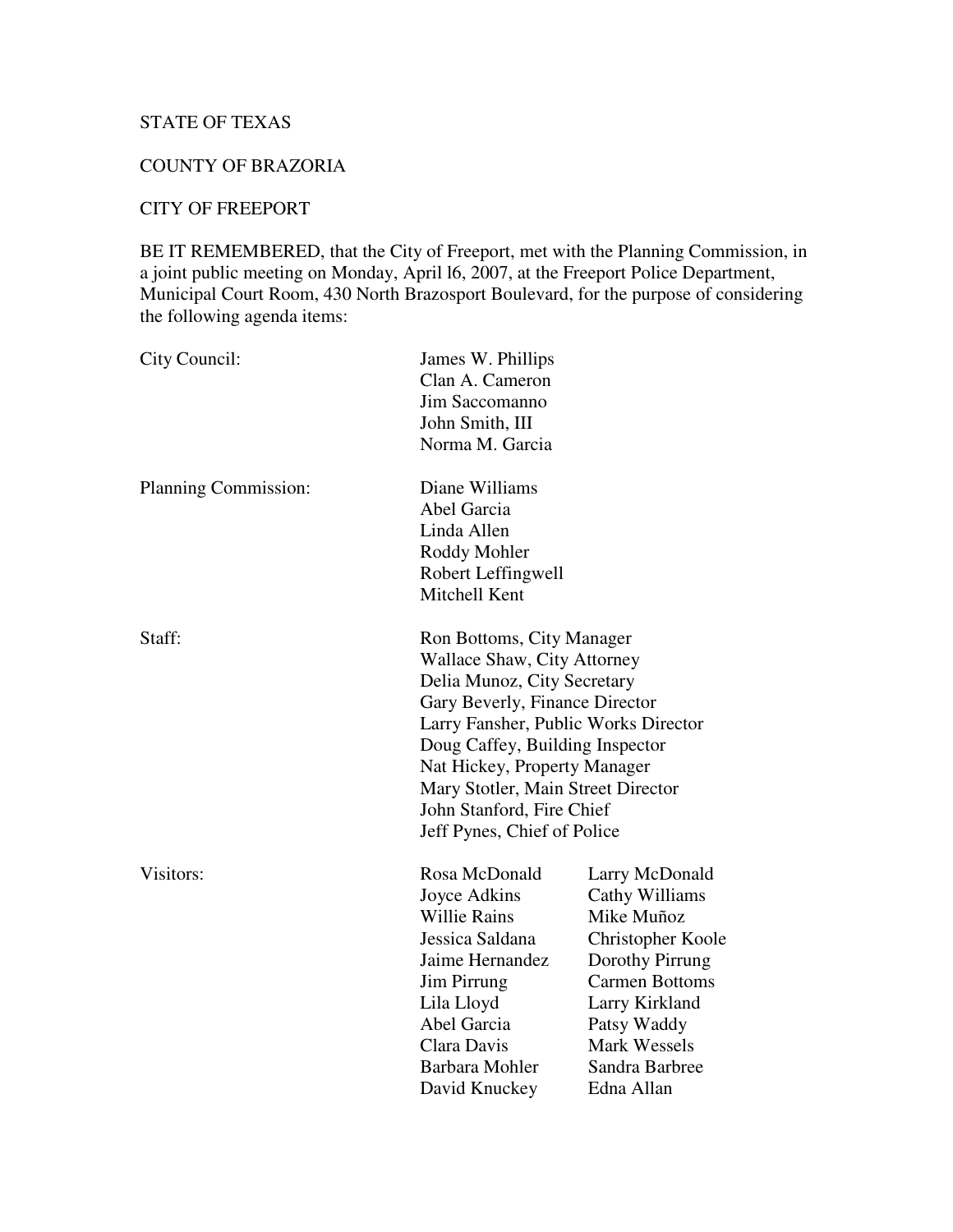# Charles Senecal Sandra Barnett Kimmy Wessels

# Call to Order.

Mayor Phillips called the meeting to order at 6:00 p.m.

# Invocation

Pastor Abel Garcia with the First Baptist Church offered the invocation.

Pledge of Allegiance.

Mayor Phillips led the Pledge of Allegiance.

## Approval of the April 2, 2007 Council Minutes.

On a motion by Councilman Saccomanno, seconded by Councilman Cameron, with all present voting "aye", Council unanimously approved the minutes of April 2, 2007.

## Attending Citizens and Their Business.

There were no citizen comments.

Recognition of students and sponsors from the Freeport Intermediate School for competing in the National Science Bowl.

Councilman John Smith, III proudly introduced students and sponsors from the Freeport Intermediate School for competing in the National Science Bowl in Orlando, Florida. The team brought back  $2^{nd}$  place. Pasty Waddy and Coach Waddy introduced the team:

- Joey Strambler
- Esteban Cantu
- Joshua Waddy
- Cameron Hobbs
- Xavier Strambler
- Steven Volz
- Ashley Waddy

A special recognition to Councilman John Smith, III, sponsors, and parents for making this a successful event.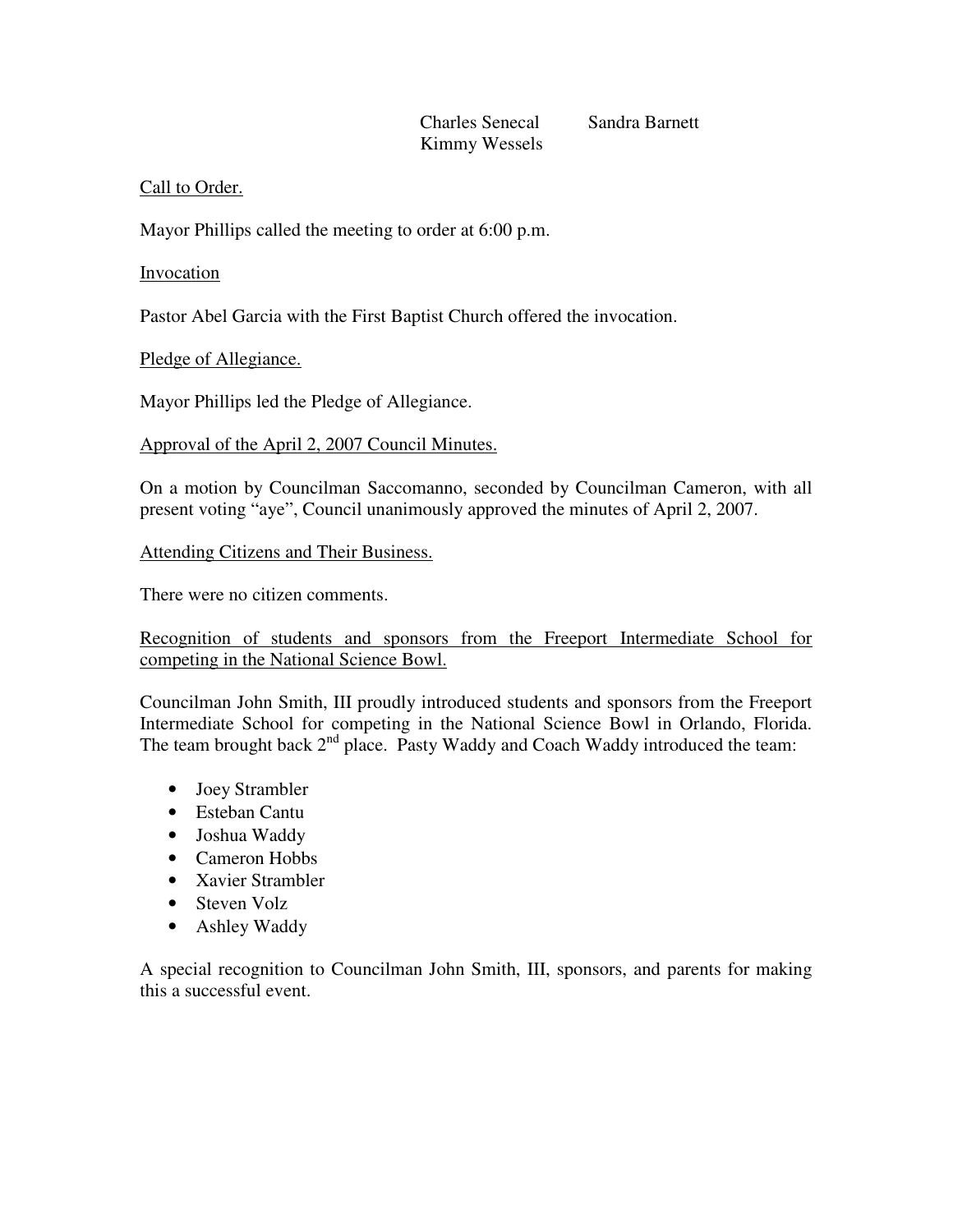Recognition of the Brazosport High School art students who participated in the 2007 Houston Livestock Show and Rodeo.

Charles Senecal, Brazosport Art Instructor, introduced the Brazosport High School art students who participated in the 2007 Houston Livestock Show and Rodeo. The participants were recognized.

- Jaime Hernandez Grand Champion Winner drawing: "Mammas Don't Let Your Babies Grow Up to be Cowbirds"
- Jessica Saldana drawing named: "Them old Jeans"
- Christopher Koole drawing named: "True Love Never Ages"
- Joe Steel Not present, drawing named: Lunch on the Lawn"

**Joint Public Hearing:** To consider a proposed amendment to the comprehensive Zoning Ordinance and map of said city, changing the zoning classification of Lots 10, 11, 12, l3, l4, 15, and l6 of the Bridge Harbor Subdivision, also known as 10 Kingfish Lane, from its present classification of C-2 General Commercial District to a new classification of W-2 Waterfront-Light District.

There being a quorum with the Planning Commission and City Council, Mayor Phillips opened the joint public hearing at 6: 35 p.m. He read out to audience the proposed amendment.

Councilman Saccomanno asked if it was the six pack capabilities of the W-2 zoning that was driving the change of zoning. Mr. Ron Ford the developer answered no.

Mr. Ron Ford said that seven homes will be built and that the zoning change was requested to allow smaller lot sizes for residential use.

Doug Caffey stated that the W-2 rezoning would be consistent with the rest of the property at Bride Harbor.

On a motion by Councilman Smith, seconded by Councilman Saccomanno, with all present voting 4 to l, Council approved the Planning Commission's to recommendation to change the zoning classification of Lots 10, 11, 12, 13, l4, 15, and l6 of the Bridge Harbor Subdivision, also known as 10 Kingfish Lane, from its present classification of C-2 General Commercial District to a new classification of W-2 Waterfront-Light District. Councilman Cameron opposed.

There being no further questions or comments, Mayor Phillips closed the public hearing at 6: 45 p.m.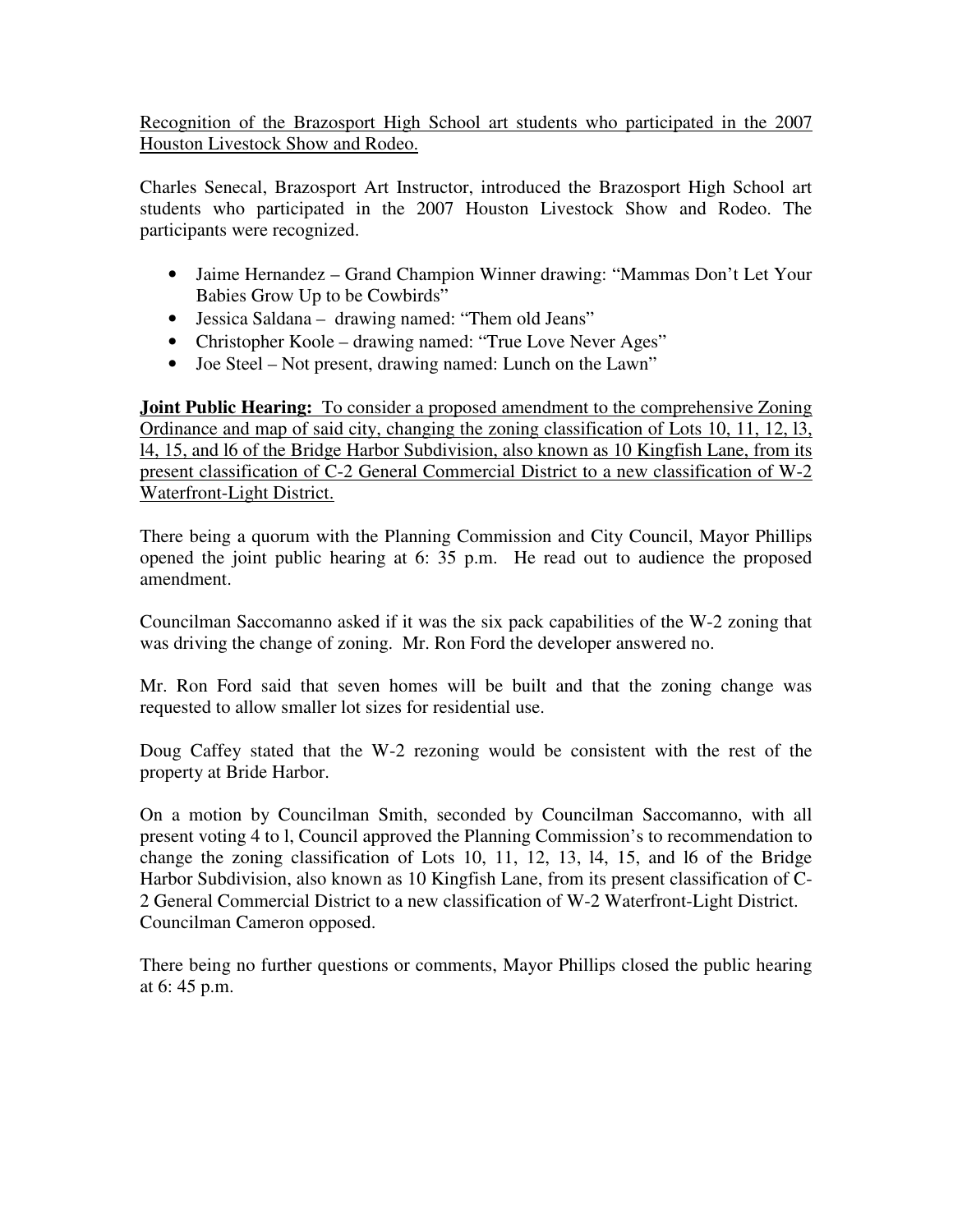**Public Hearing**: Conduct the lst public hearing on proposed annexation of an additional 122 acres of land adjoining the existing Bridge Harbor Subdivision and fronting on the Gulf Intracoastal Waterway.

Mayor Phillips opened the public hearing at 6:46 p.m. The lst public hearing on proposed annexation of an additional 122 acres of land adjoining the existing Bridge Harbor Subdivision and fronting on the Gulf Intracoastal Waterway. He explained this proposed annexation is northeast along the Intracostal Waterway. There are no habitants and it is all wetlands at the present time. This additional mile would extend our city limits and E.T.J. along the Intracoastal Waterway.

Mr. Bottoms' anticipates the proposed annexation for future development. With quality development occurring from Galveston coming towards this area. The City needs to be pro-active.

Joyce Adkins asked about the cost for supplying utilities to the proposed annexation. Mr. Bottoms answered that if a developer is interested, he would have to participate with the cost of utilities. She asked who would provide water. Mayor Phillips answered that it would be BWA water.

Mr. Jim Pirrung asked what the proposed annexation zoning class. Mayor Phillips answered in R-1.

There being no further questions or comments, Mayor Phillips announced the  $2<sup>nd</sup>$  public hearing on April 30, 3007 at 6:00 p.m. He closed the public hearing at 6:54 p.m.

Consideration of the approval of authorizing the Mayor to sign contracts with Perdue, Brandon, Fielder, Collins & Mott LLP for the collection of delinquent taxes, and mowing, demolition and paving liens assessments.

On a motion by Councilman Saccomanno, seconded by Councilman Smith, with all present voting "aye", Council unanimously approved authorizing the Mayor to sign contracts with Perdue Brandon, Fielder, and Collins & Mott LLP for the collection of delinquent taxes, mowing, demolition and paving liens assessments.

Consideration of the approval of Ordinance No. 2007-2160 amending existing Section 113.01 and 113.02 of the Code of Ordinance regarding distribution of printed material.

On a motion by Councilwoman Garcia, seconded by Councilman Saccomanno, with all present voting 4 to l, Council approved Ordinance No. 2007-2160 amending existing Section 113.01 and 113.02 of the Code of Ordinance regarding distribution of printed material. Councilman Cameron opposed.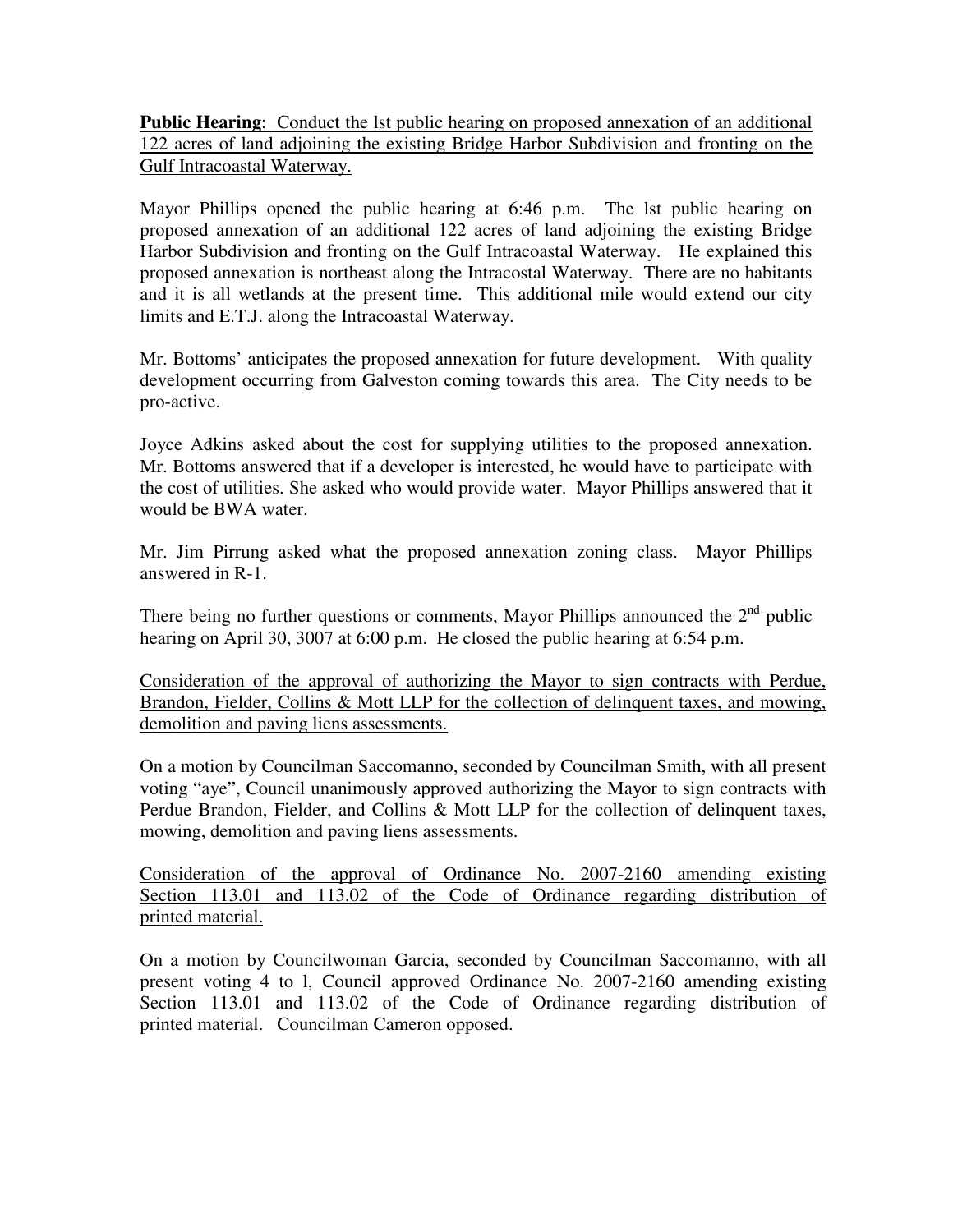Consideration of the approval of Ordinance No. 2007-2161 amending Ordinance No. 2007-2151 calling for the annual general election for the City of Freeport for May 12, 2007, to clarify the polling places on the day of such election and the places for early voting.

On a motion by Councilman Cameron, seconded by Councilman Smith, with all present voting, "aye", Council unanimously approved Ordinance No. 2007-2161 amending Ordinance No. 2007-2151 calling for the annual general election for the City of Freeport for May 12, 2007, to clarify the polling places on the day of such election and the places for early voting.

Consideration of the approval of a request by Port Freeport for installing three (3) modular office units, approximately 10' x 44' to be on site for temporary offices.

On a motion by Councilman Smith, seconded by Councilwoman Garcia, with all present voting "aye", Council unanimously approved Mr. David Knuckey's request for installing three (3) modular office units, approximately 10' x 44' for temporary offices.

Consideration of the approval of a bid and awarding the sale of Block 588, Lot 1, Velasco Townsite and Block 600, Lots 19, 22, 23 and 24, Velasco Townsite, known as 619-623 North Ave. F.

On a motion by Councilman Cameron, seconded by Councilman Saccomanno, with all present voting "aye", Council unanimously approved Mr. Nat Hickey's recommendation to approve the only bid and award the sale of Block 588, Lot l, Velasco Townsite and Block 600 Lots 19, 22, 23 and 24, Velasco Townsite, known as 619-623 North Ave. F. to HED properties for \$1,505.00.

Consideration of the approval of selling the City's interest on Block 28, Lot 16 thru 23, Velasco Townsite, known as 503-507 South Ave. C.

On a motion by Councilman Cameron, seconded by Councilman Saccomanno, with all present voting "aye", Council unanimously approved Mr. Hickey's recommendation to sell the City's interest on Block 28, Lot l6 thru 23, Velasco Townsite, known as 503-507 South Avenue C.

Consideration of the approval of setting a bid date for a CDBG project to rehabilitate sewers and streets on 9th and 10th Streets.

Mayor Phillips expressed concern on the reconstruction of  $9^{th}$  &  $10^{th}$  Street. A community hearing was scheduled at Jane Long Elementary School, to receive comments on possibility of having one way traffic streets and to advise the residents that the streets will be closed during construction causing a temporary inconvenience. A sewer line runs in the middle of the road that will require the residents to park elsewhere.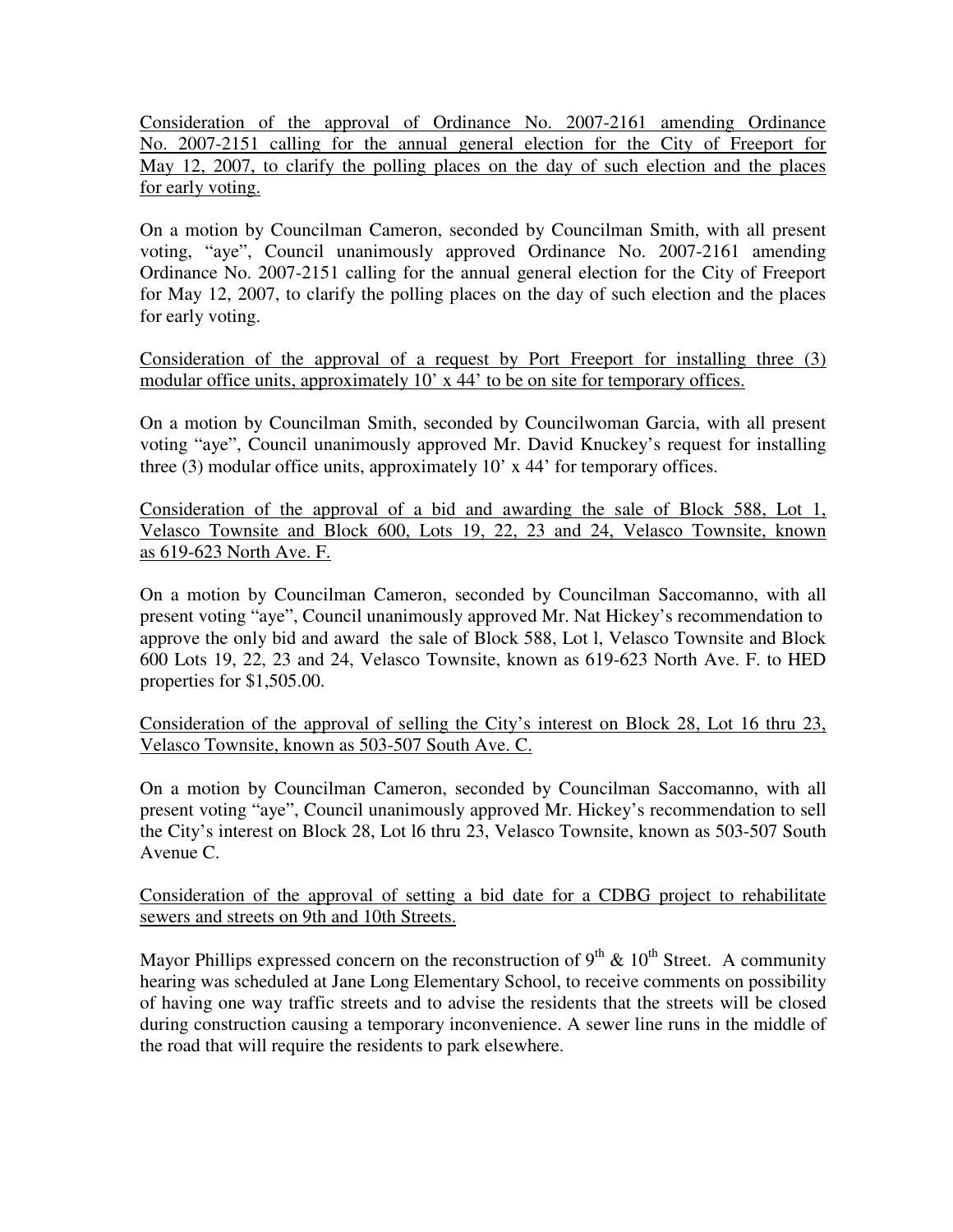On a motion by Councilman Cameron and seconded by Councilman Saccomanno, with all present voting "aye", Council unanimously approved setting a bid date for May l7, 2007 at 2: 00 p.m. for a CDBG project to rehabilitate sewers and streets on 9th and 10th Streets.

Consideration of the approval of appointing Kennemer, Masters, & Lunsford LLC as the City's auditor for the fiscal year ending September 30, 2007.

On a motion by Councilman Smith, seconded by Councilman Saccomanno, with all present voting 4 to 1, Council approved Mr. Beverly recommendation to approve Kennemer, Masters, & Lunford LLC as the City's auditor for the fiscal year ending September 30, 2007. Councilman Cameron opposed.

Consideration of the approval of bids and awarding the contract to purchase and install hurricane shutters for the Fire Department and the Police Department.

On a motion by Councilman Cameron, seconded by Councilman Saccomanno, with all present voting "aye", Council unanimously approved Chief Stanford's recommendation to approve the bids and awarded the contract to Coastal Storm & Security Shutters for \$76,788.20.

Consideration of the approval of a request from the Freeport League to waive the carnival and vendor permit fees, have a public dance and have fireworks display for Riverfest on April  $27^{\text{th}}$  &  $28^{\text{th}}$ , 2007.

On a motion by Councilman Cameron, seconded by Councilman Smith with all present voting "aye", Council unanimously approved the Freeport League's request to waive the carnival and vendor permit fees, have a public dance, and have fireworks display for Riverfest on April  $27<sup>th</sup>$  &  $28<sup>th</sup>$ , 2007.

Consideration of the approval of a request from the Freeport Host Lions Club to sell alcohol for Riverfest on April 27<sup>th</sup> thru April 29<sup>th,</sup> 2007 at the Freeport Municipal Park.

On a motion by Councilman Smith, seconded by Councilman Cameron, with all present voting "aye", Council unanimously approved the Freeport Host Lions' Club request to sell alcohol for Riverfest on April 27<sup>th</sup> thru April 29<sup>th,</sup> 2007 at the Freeport Municipal Park.

Consideration of the approval of a request from the Brazosport Lulac Council # 4655 to waive the vendor permit fees and close East and West Park between 2<sup>nd</sup> and Broad Street and intersecting side streets on 2<sup>nd</sup> street for the Annual Cinco de Mayo Celebration Parade on Saturday, May 5, 2007 from 3:00 p.m. to 5:30 p.m.

On a motion by Councilman Cameron, seconded by Councilman Smith with all present voting "aye", Council unanimously approved the Brazosport Lulac Council # 4655 to waive the vendor permit fees and close East and West Park between 2<sup>nd</sup> and Broad Street and intersecting side streets on 2<sup>nd</sup> street for the Annual Cinco de Mayo Celebration Parade on Saturday, May 5, 2007 from 3:00 p.m. to 5:30 p.m.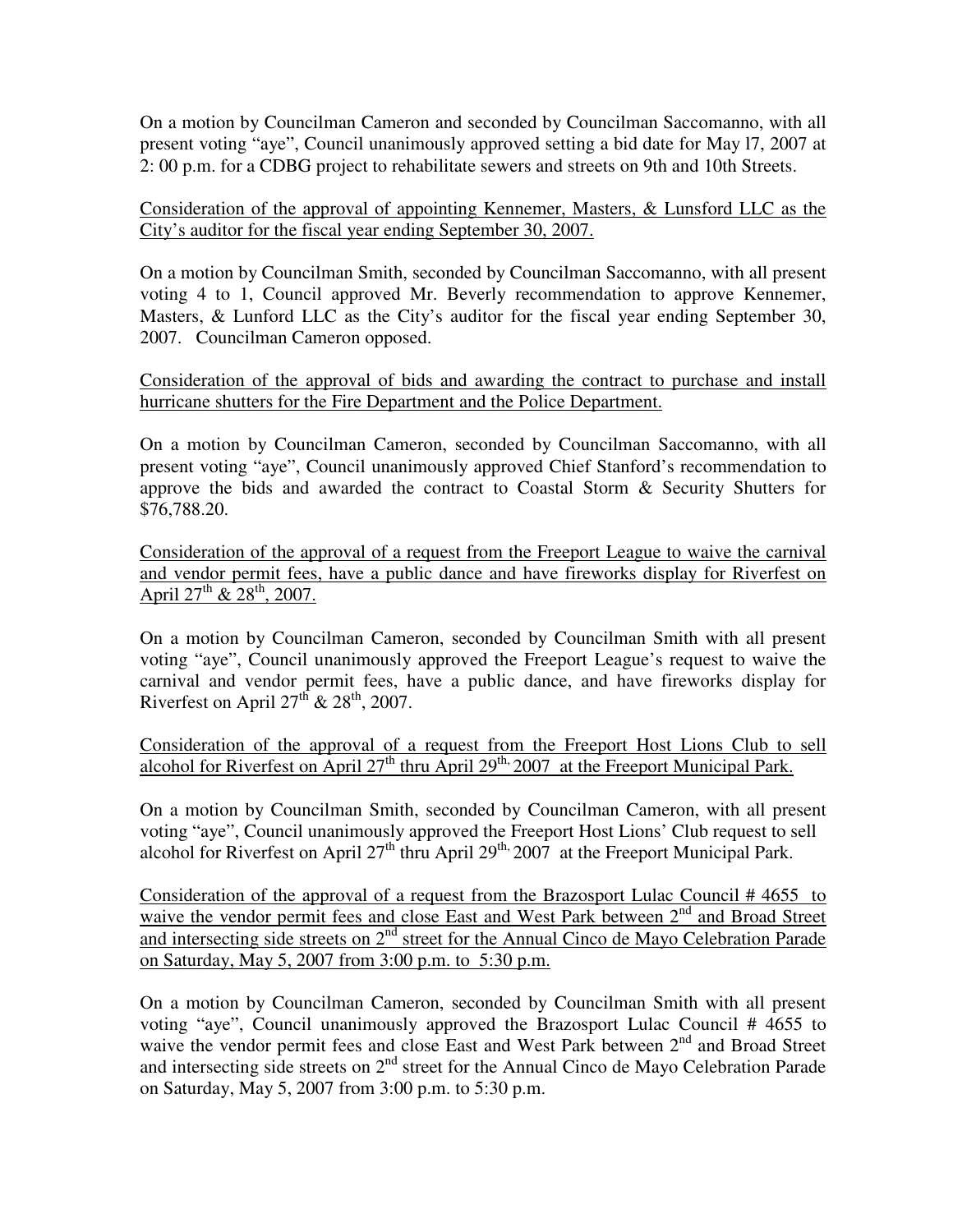Consideration of the approval of a request from the Freeport Host Lions Club to waive the vendor permit fees, sell alcohol, have a public dance, erect temporary fencing, have fire works display in conjunction with the  $60^{t}$  Annual Fishing Fiesta on July 4<sup>th</sup> thru July  $8^{t}$ 2007 at the Freeport Municipal Park.

On a motion by Councilman Cameron, seconded by Councilwoman Garcia, with all present voting "aye", Council unanimously approved the Freeport Host Lions Club request to waive the vendor permit fees, sell alcohol, have a public dance, erect temporary fencing, have fire works display in conjunction with the  $60^{th}$  Annual Fishing Fiesta on July  $4^{th}$  thru July 8<sup>th,</sup> 2007 at the Freeport Municipal Park.

#### Elected Official Report

Councilman Smith, reported the Senior Citizens planning a five (5) year anniversary celebration. The committee is planning a surprise guest for the occasion.

Councilman Cameron attended the Library Board meeting on April 3, 2007. Looking forward to a very busy year, lots of summer reading for children and adults. Lots of programs, support and pamphlets are available at the Library.

Mayor Phillips attended the Brazoria County Alliance meeting today and looking for a new executive director. Also attended a SBCA meeting, still have large numbers of dogs running at large. The dog problems will have to be addressed. The construction permits are up and permits for homes are being issued. New homes are going up on  $1700 \& 1800$  block on West 4<sup>th</sup> Street.

Mayor Phillips opened the work session at 8:19 p.m.

#### W**ork Session**

#### Administration Report

Mr. Bottoms traveled to Austin on April l2, 2006, in opposition of Texas House Bills 1311 & 1312. The item was posted with a very short notice; usually there is a four day notice. The meeting did not happen until 4:30 p.m. on the  $12<sup>th</sup>$  of April. At that time eight out of ten senators left. He made his presentation and so did Port Freeport, asked if the public comment period could be left open. A lot of people could testify on behalf of Freeport. April  $30<sup>th</sup>$ , 2007 is the  $2<sup>nd</sup>$  public hearing meeting on the latest annexation. The Velasco Drainage District is on line with expanding the levy for relocating Trico. Fountains at RiverPlace are getting installed. RiverPlace is heavy being utilized, with the deck addition to RiverPlace; the facility will be very nice. He will be revisiting with the architect in an attempt lower the cost; concrete was driving the cost up.